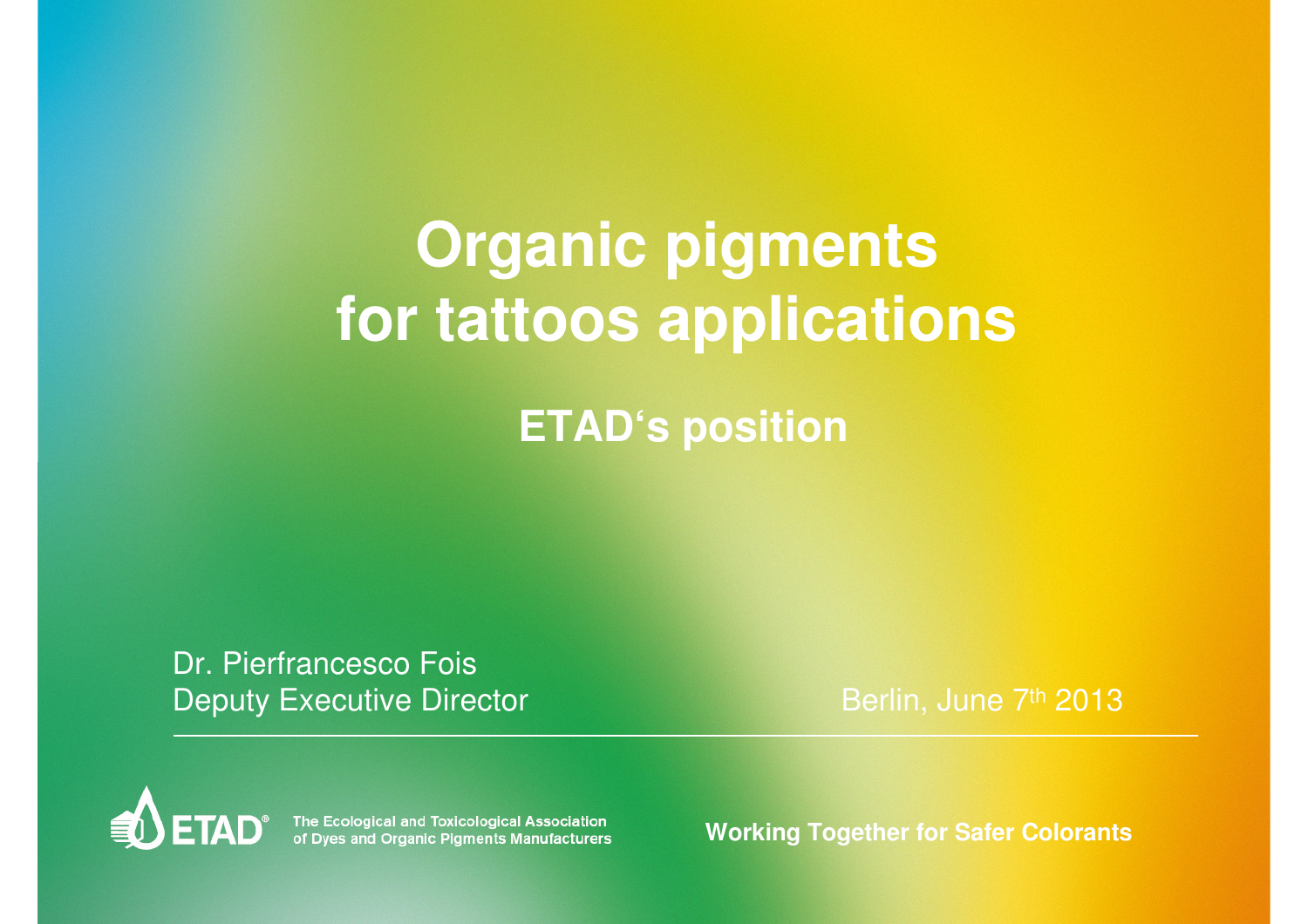# **ETAD in a nutshell**

- • ETAD was formed in the 70s by a group of colorant manufacturers concerned about the impact on the environment of the growing demand of colorants
- $\bullet$ Based in Basel, 30 members present worldwide
- • We strive for minimization of risk to health and environment in the value chain of organic colorants
- $\bullet$ We coordinate and support member companies in implementation of regulations and standards
- $\bullet$ We base our activities on scientific data
- $\bullet$ We are guided by ethical values
- • We work in cooperation with regulators, industry, stakeholders and other interested parties

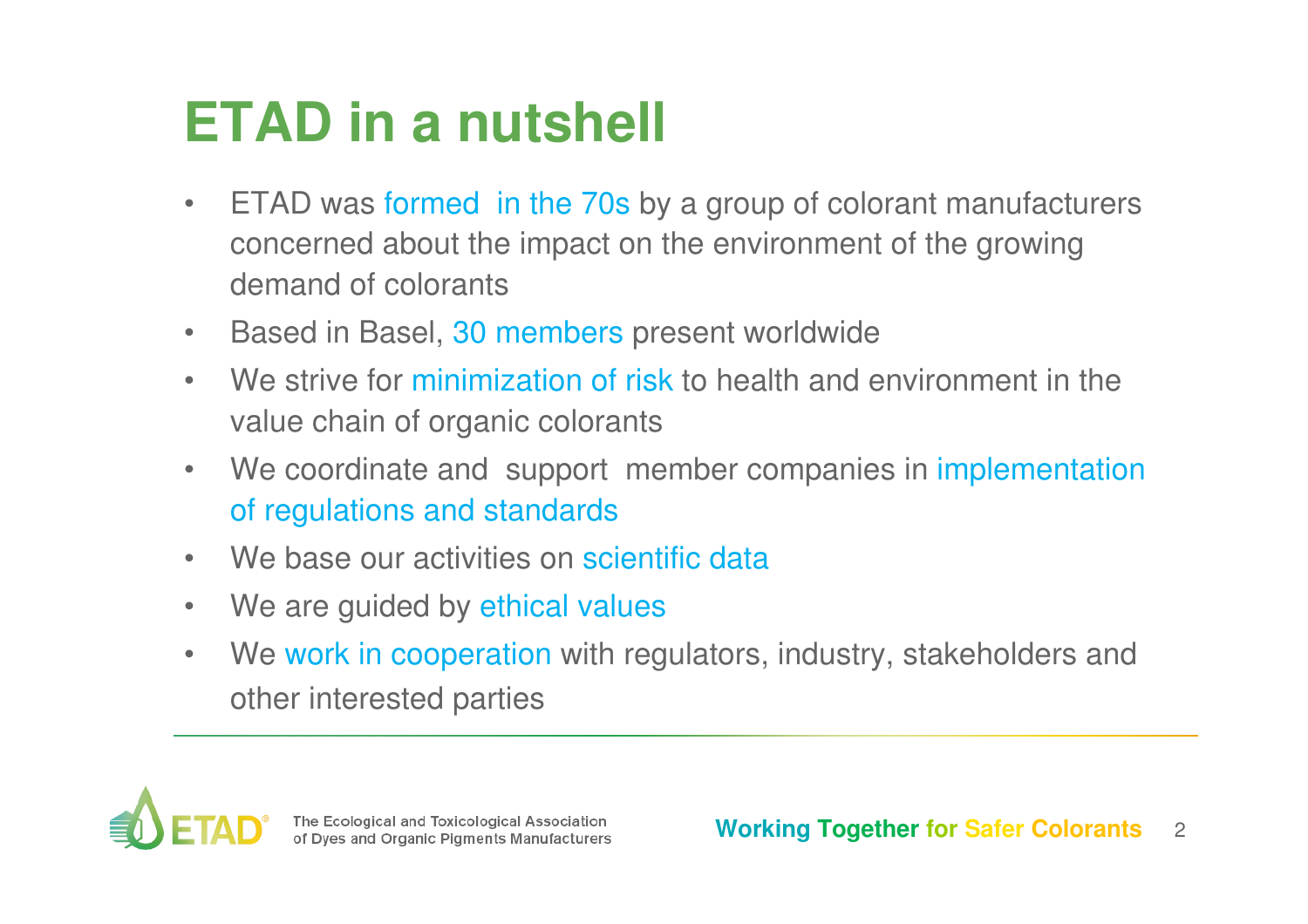# **First discussion on tattoos (2003)**

- • The available toxicological information did not allow to guarantee the safety of colorants used in tattoos applications
- • In particular, the tattooing process bypasses body systems designed to deal with external inputs (skin and digestive apparatus)
- • Therefore, information on usual exposure routes, i.e. dermal and oral toxicity, cannot be used to predict/assess the possible effects of colorants in the dermis
- •ETAD member companies clearly stated that they did not recommend or market any colorants for use in tattoos

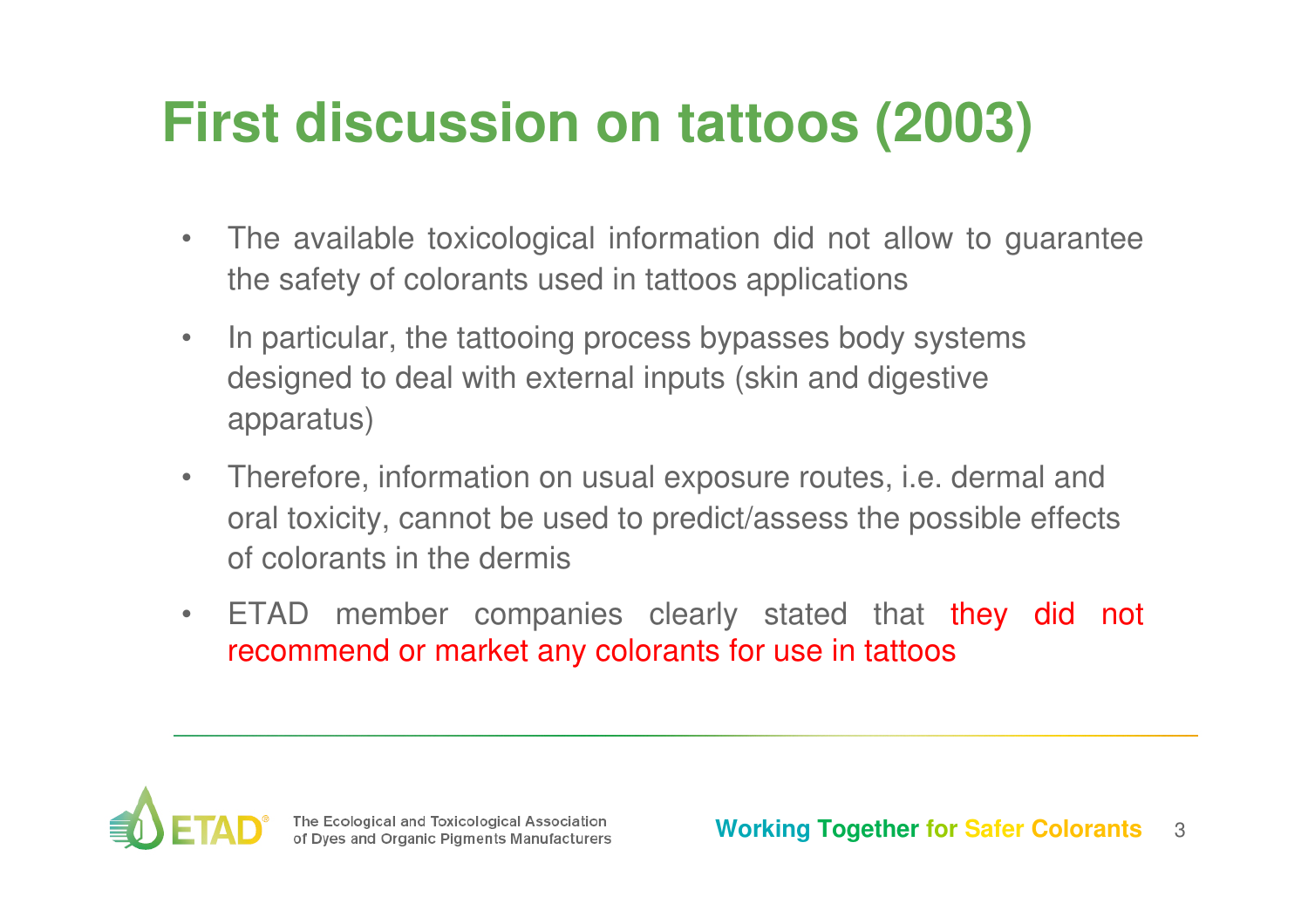# **Second discussion (2010)**

#### **Pros**

•More toxicological information about pigments

•High quality products for sensitive applications (food contact, toys, cosmetics) are available

•Literature about tattoos toxicity shows low relevance of colorantrelated toxicity

### **Contra**

 •Still missing exposure assessment

•No long-term effects information

**Room for reconsideration?**

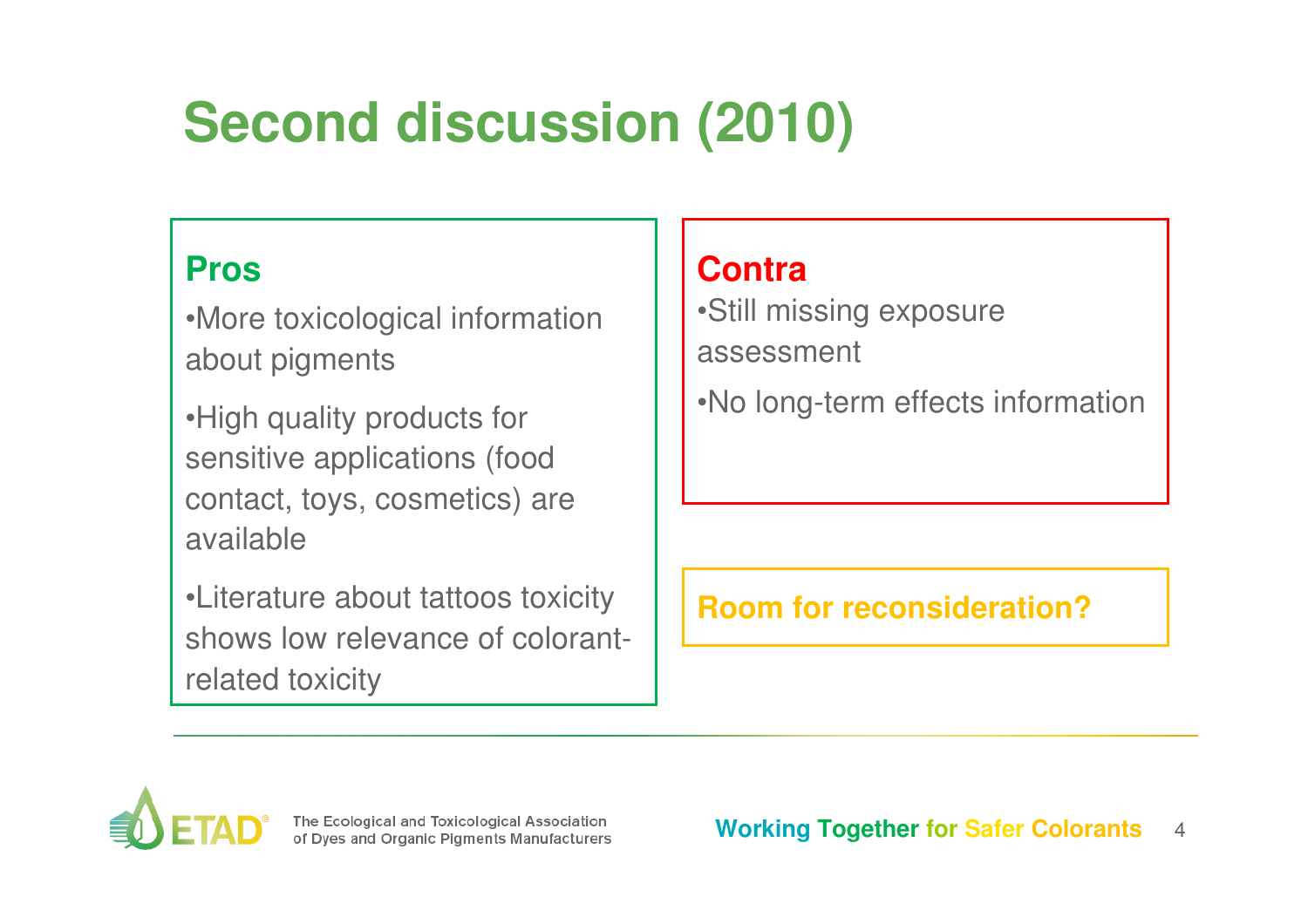### **The new big contra: laser tattoo removal**

The removal of tattoos with laser-based techniques is a growing business.

Specialists on this practice inform that:

"Lasers work by producing short pulses of intense light that pass harmlessly through the top layers of the skin to be selectively absorbed by the tattoo pigment.

This laser energy causes the tattoo pigment to fragment into smaller particles that are then removed by the body's immune system."



Target: Tattoo Inks

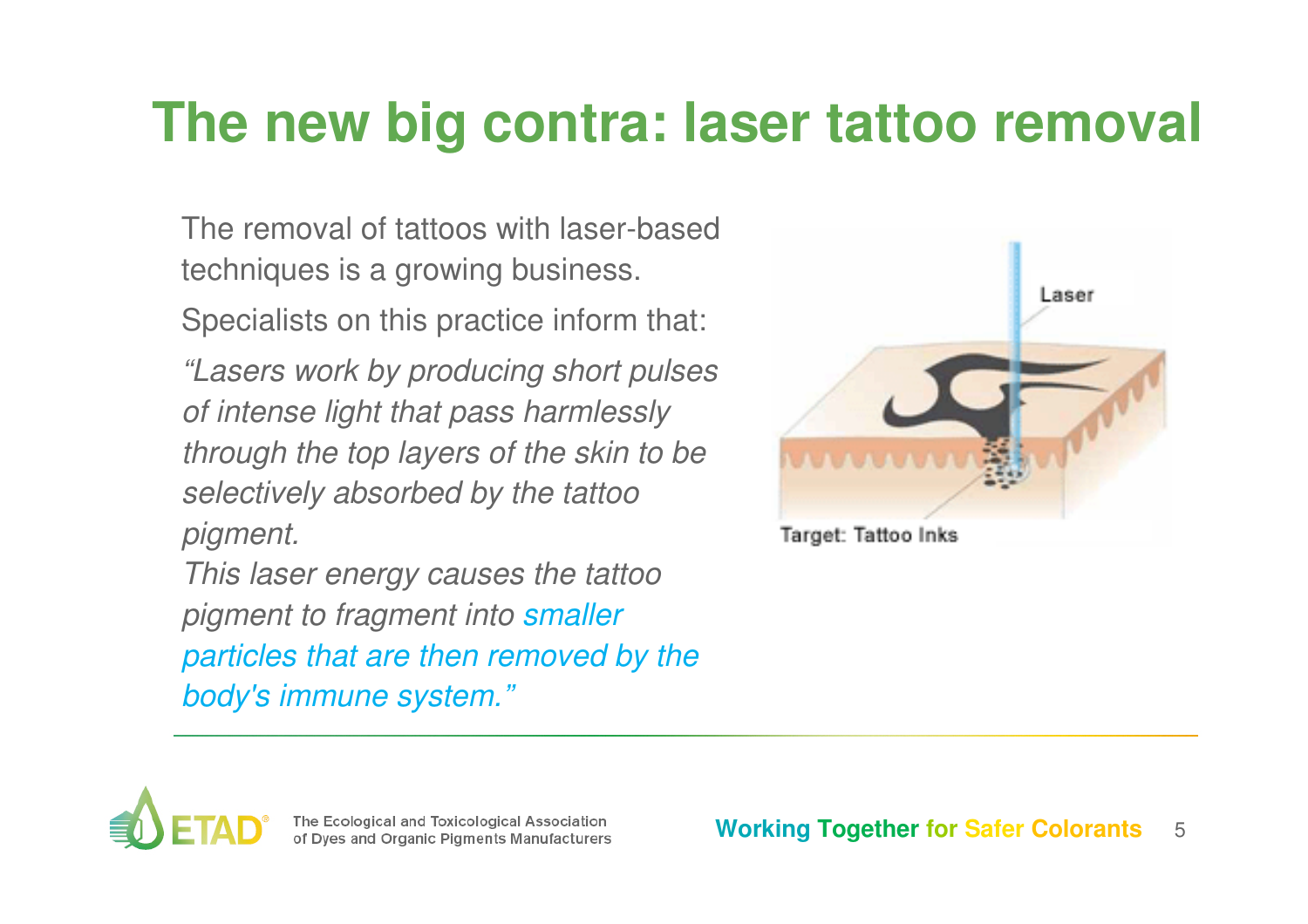# **New open issues**

- • A high-energy process is used in a biological matrix, with some assumptions on the outcome
- • But in detail:
	- What are these small particles? Accordingly to available studies we obtain from non-toxic, chemical inert pigments, chemical reactive and potentially hazardous molecules (e.g. carc. aromatic amines)
	- Are they really removed?
	- How is the immune system involved?
- •A new set of uncertain parameters enters into the safety assessment

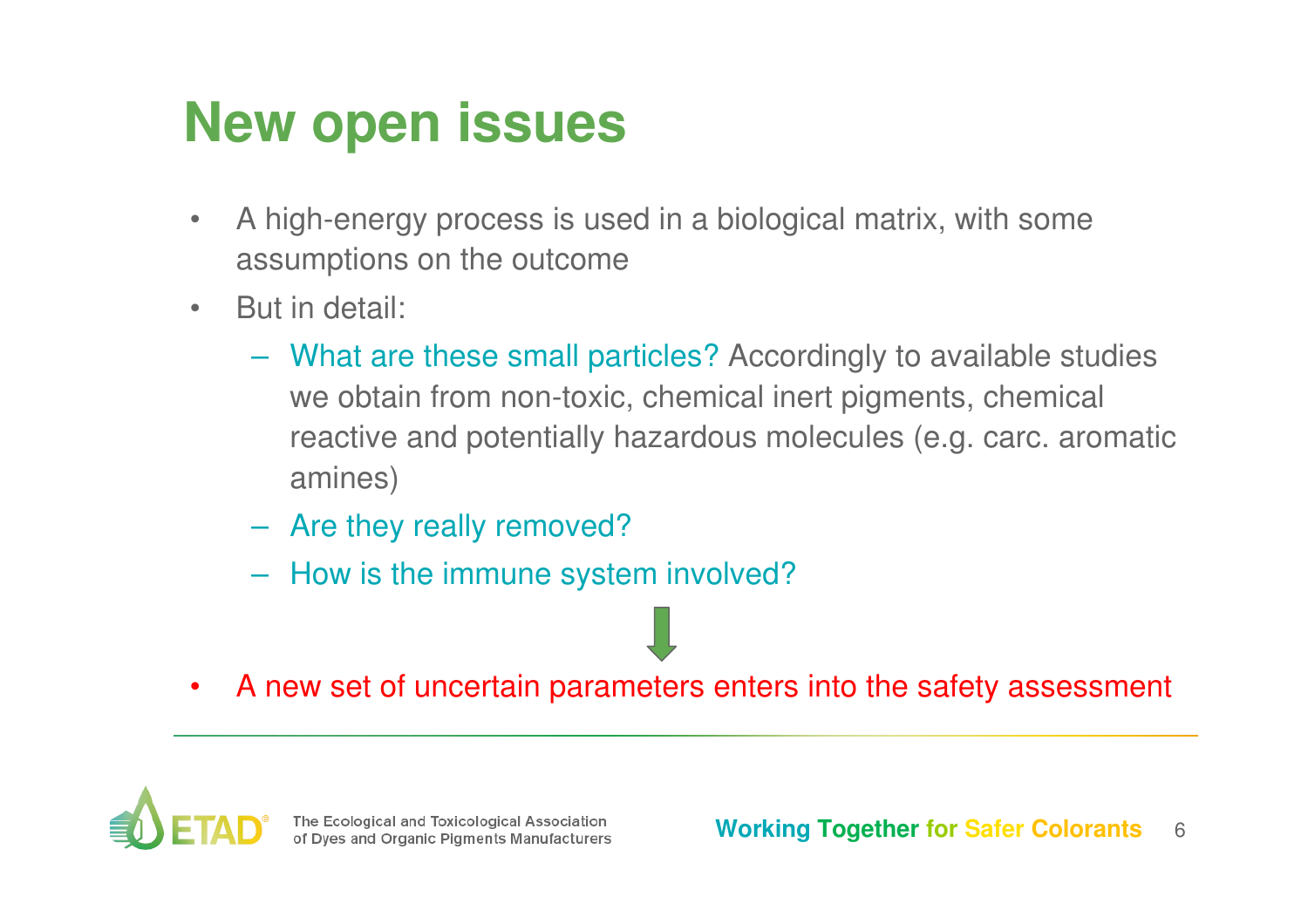# **Conclusions**

- • There are important pieces of information missing as regards thecolorants in the whole «tattoo lifecycle»
- • Responsible colorants manufacturers have to consider this complete cycle when deciding about the compatibility of a product to an application
- • Even taking into account the quality and purity which can be achieved by available colorants, ETAD members still do not recommend their products for tattoos applications
- • Of course, that leaves the market wide open and is not quite satisfactory…

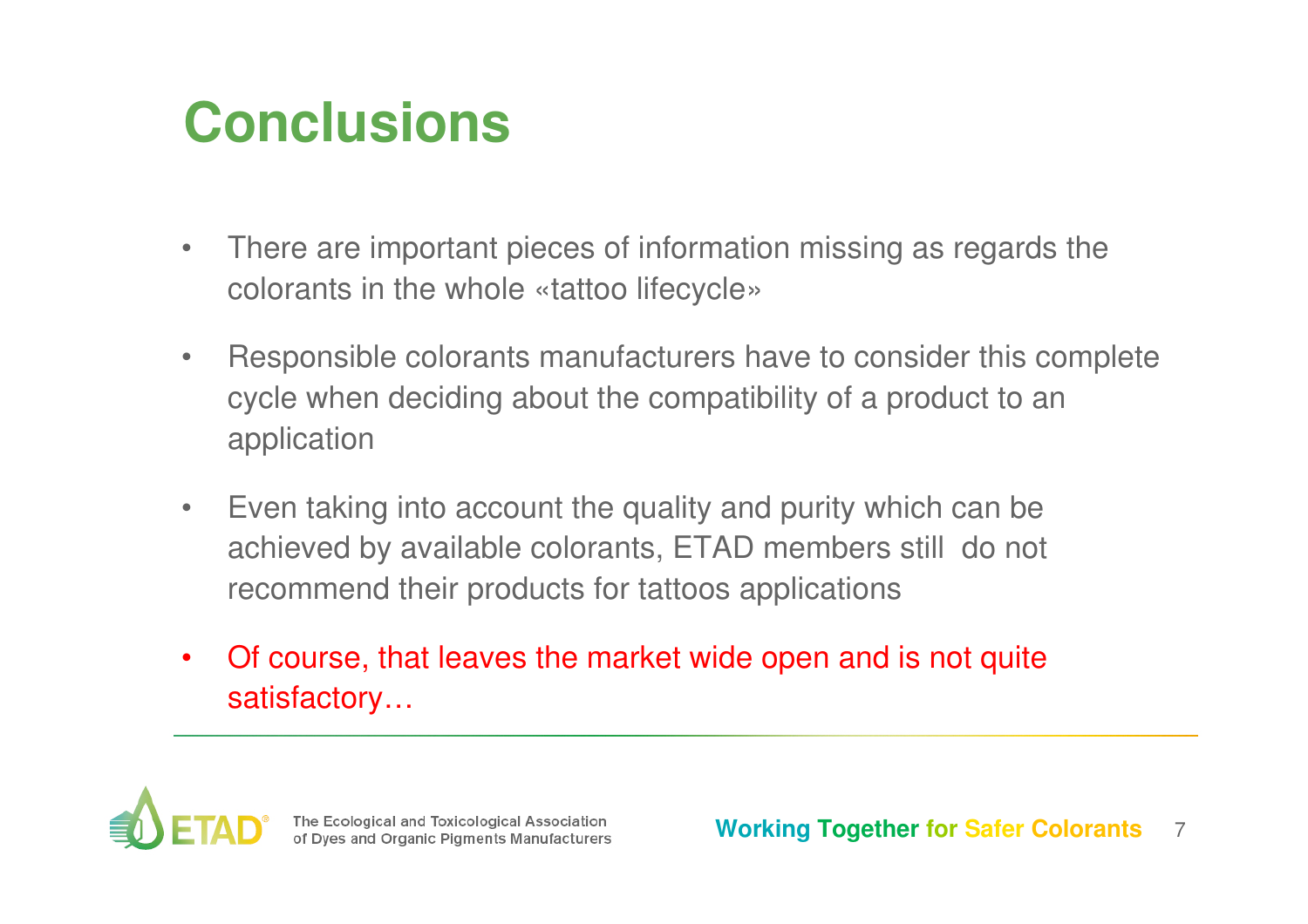# **A brighter message**

- $\bullet$  ETAD would welcome a solution to the issue which could allow its members to put «tattoo-safe» products on the market
- $\bullet$ We are open to assist with our expertise (and our products) projects aimed at assessing the safety of tattoo colorants
- $\bullet$ We will continue the dialogue with regulatory bodies and provide input based on the latest status of information on the chemistry and toxicology of colorants

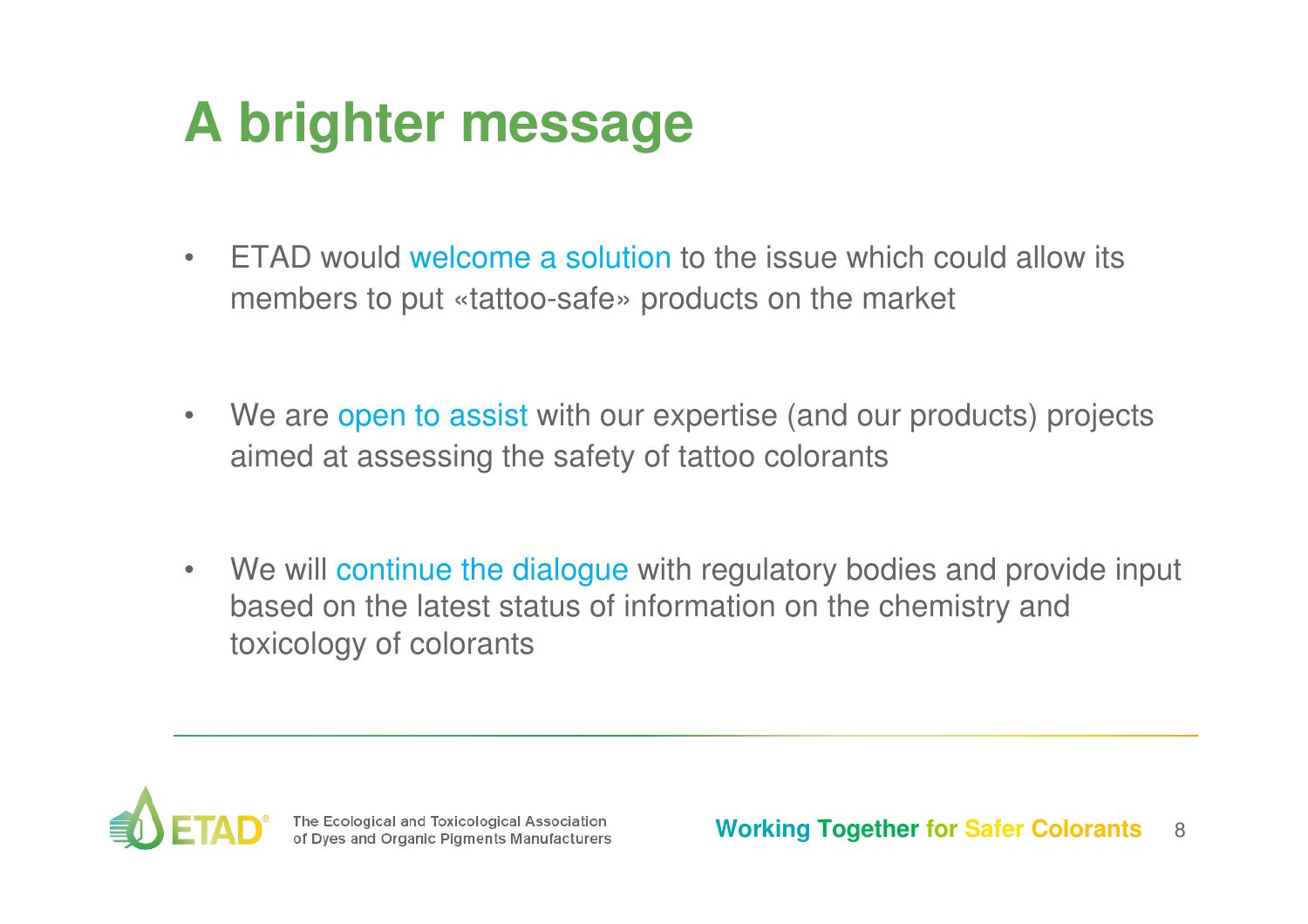# **For more information**

www.etad.com

**ETAD**  Stadthausgasse 184051 Basel

pfois@etad.com+41 61 6909963



The Ecological and Toxicological Association<br>of Dyes and Organic Pigments Manufacturers